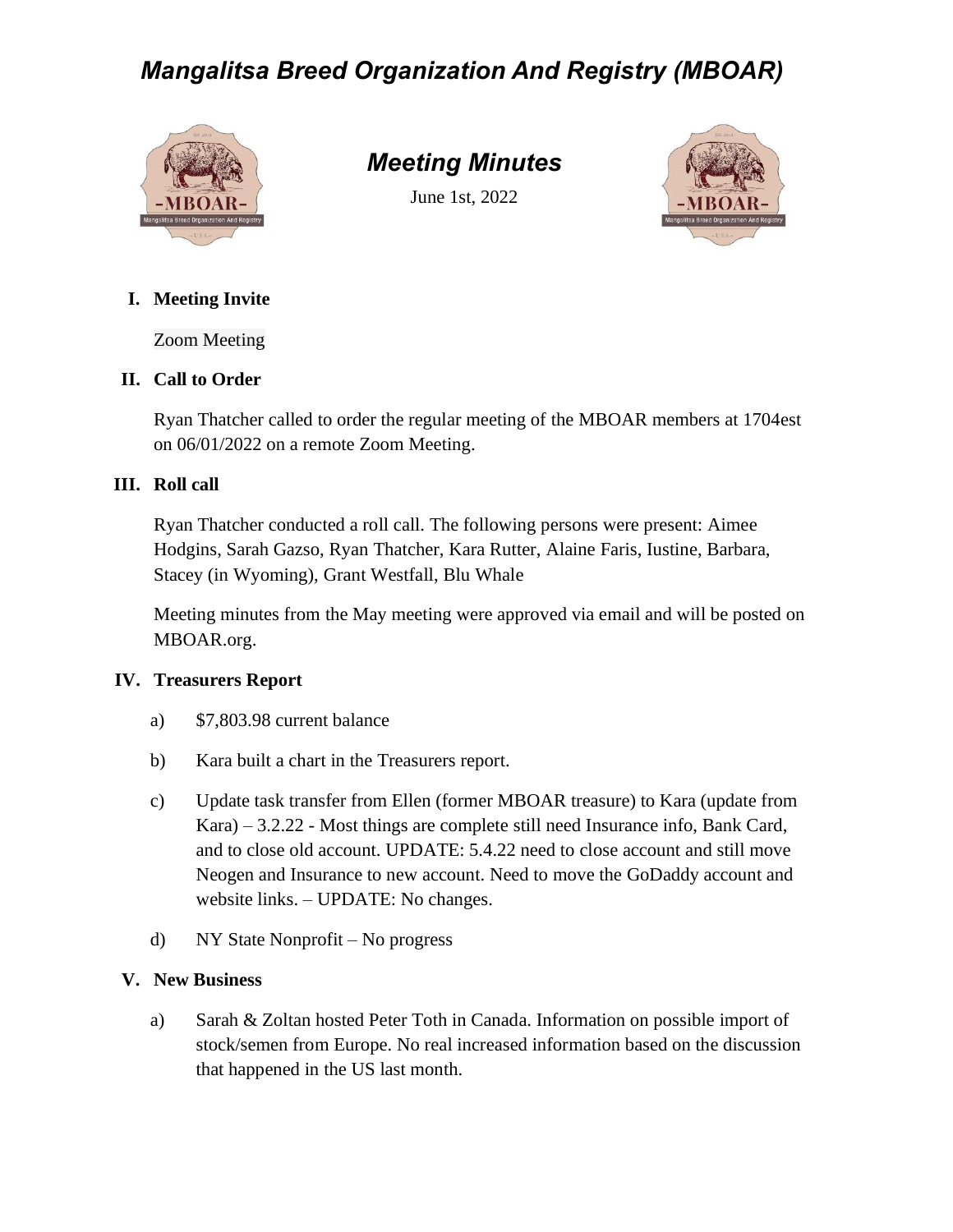# *Mangalitsa Breed Organization And Registry (MBOAR)*

- b) How are feed prices/the economy effecting Mangalitsa in north America? Are you seeing changes in buyers? Meat sales? Breeding Stock Sales?
	- i) In Wyoming many people want meat and feeder piglets.
	- ii) Lots of people stopping in Europe with high feed prices. Must have a meat market to ensure profitability.
	- iii) Alaine in Canada is seeing no change in Meat but less breeders.
	- iv) Kara USDA is shifting to focus on small and medium farmers to produce more livestock. Recommended to review the press release from 6/1/22. [https://www.usda.gov/media/press-releases/2022/06/01/usda-announces](https://www.usda.gov/media/press-releases/2022/06/01/usda-announces-framework-shoring-food-supply-chain-and-transforming)[framework-shoring-food-supply-chain-and-transforming](https://www.usda.gov/media/press-releases/2022/06/01/usda-announces-framework-shoring-food-supply-chain-and-transforming)

#### **VI. Open Business**

- a) Lineage form created by Iustin Form is completed works well but must download and save on computer before filling it out. It looks great!!!
- b) Membership and Registration Encouragement
	- i) No membership renewals since last meeting
	- ii) Look at messaging around litter registrations

#### **VII. Working sessions**

- i) Registrations/Operations (Ryan and Sarah) Sarah has been working diligently on these. Several new pigs needing to be registered.
- ii) Finance (Kara) Peter and Ellen Nothing to report
- iii) Website (Catherine and Aimee) Grant to assist Aimee has been working on some of the pages. Grant created a document for education. Will not make the June deadline.
	- (1) Should we reach out to someone that can help build a WordPress site? Amy, Grant, and Barbara will send an email to members looking for assistance. We may also be able to reach out to WordPress and see what it would cost to hire out some of the work.
- iv) Appendix (Peter and Jack)- Bruce
	- (1) No movement
- v) Education/Newsletter (Barbara and Aimee)